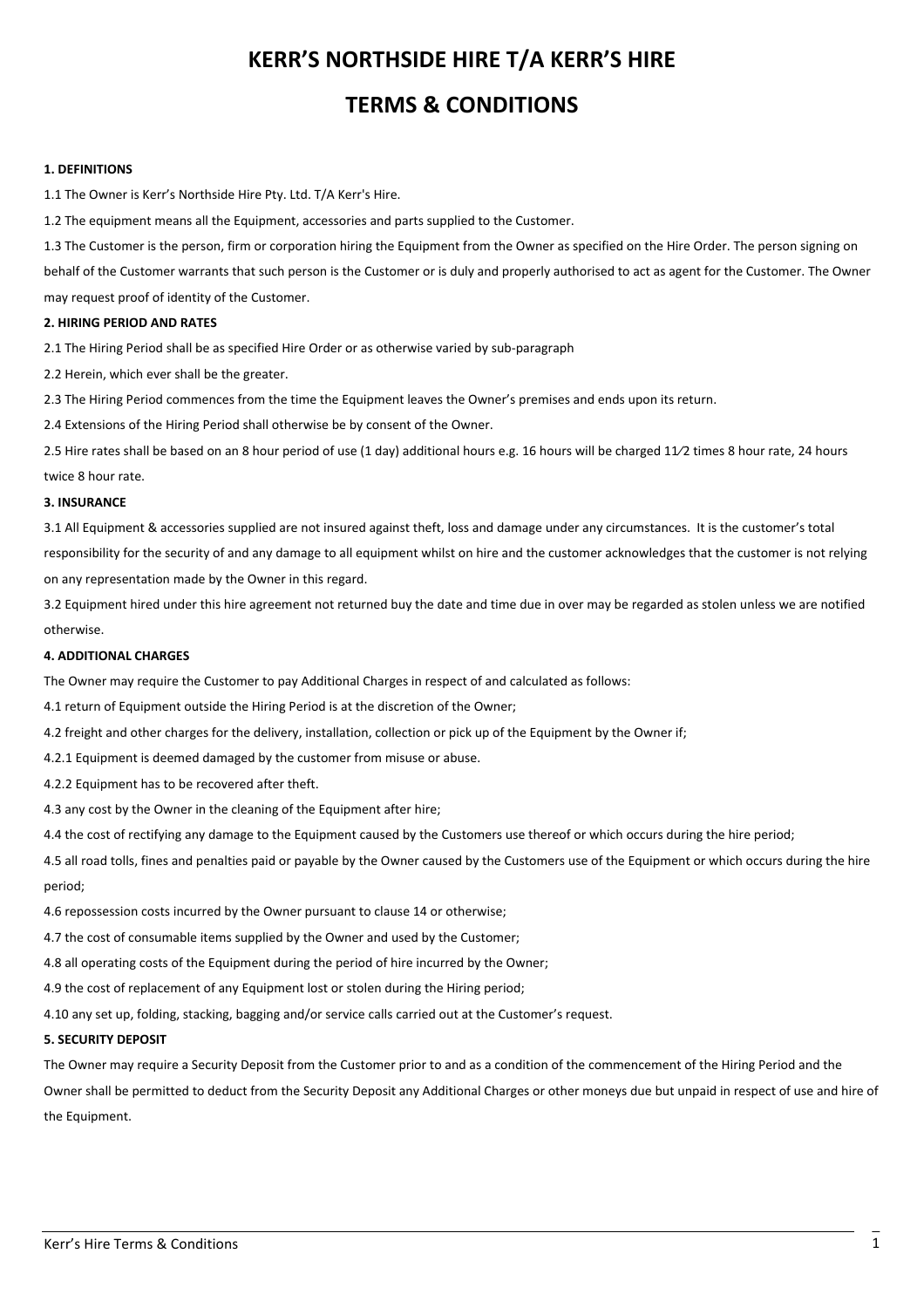## **6. USE OF EQUIPMENT**

6.1 The Customer acknowledges that it has examined the Equipment and the accessories prior to taking possession hereunder and that it is in clean and good working order and condition and agrees to inspect the Equipment periodically (at least every day of hire) and to maintain the Equipment in a safe, secure and proper working condition.

6.2 The Customer acknowledges that it has received full and adequate instructions from the Owner as to the operation and safe use of the Equipment accessories and consumables used in relation thereto.

6.3 The Customer shall use the Equipment only:

6.3.1 in a skillful, safe & proper manner and only for the proper purpose for which it was manufactured and intended and for the purpose for which it was hired from the owner;

6.3.2 in accordance with all relevant provisions of law and statute.

#### 6.4 The Customer shall:

6.4.1 be responsible for the safe keeping and protection from loss or theft of the Equipment;

6.4.2 pay all operating expenses in connection with the use of the Equipment;

6.4.3 forthwith notify and return the Equipment to the Owner if the Equipment breaks down or fails during the Hire Period. The

Customer shall not repair or attempt to repair the Equipment;

6.4.4 return the Equipment properly cleaned and in good repair at the expiration of the Hiring Period to the address designated on the front hereof:

6.4.5 not operate the Equipment in a careless or negligent manner, at excessive speed or whilst intoxicated or under the influence of any banned substances, alcohol or under medication which may in any way affect the customer's capacity to operate the equipment, accessories or consumables used in relation thereto;

6.4.6 not permit the use of the Equipment by anyone other than the Customer or the Customer's employee and shall ensure that any operator possesses any license as may be required by statute or otherwise;

6.4.7 not operate the Equipment on any water craft or over water without the consent of the Owner;

6.5 the Customer agrees that the Owner's identifying marks, including logos, trademarks, service marks and trade name may appear on the Equipment while in use by the Customer.

## **7. DELIVERY/PICK-UP**

The Customer grants the Owner or its agent or sub-contractor the right to enter any premises for the sole purpose of delivery, pick up and or removal of the Equipment.

#### **8. DAMAGE**

Any damage suffered by the Owner arising from this agreement or any breach thereof shall include but not be limited to any damage (whether direct or consequential):

8.1 resulting from the misuse of the Equipment by the Customer or anyone authorized pursuant to these terms and conditions of hire to utilise same; 

8.2 arising from claims against the Owner in respect of the use of the Equipment by the

Customer; 

8.3 resulting from any delay or inconvenience caused by the break-down, failure or defects in the Equipment caused by the Customer's use;

8.4 necessary repair and replacement of tyres;

8.5 such damage shall not include reasonable wear and tear of the Equipment.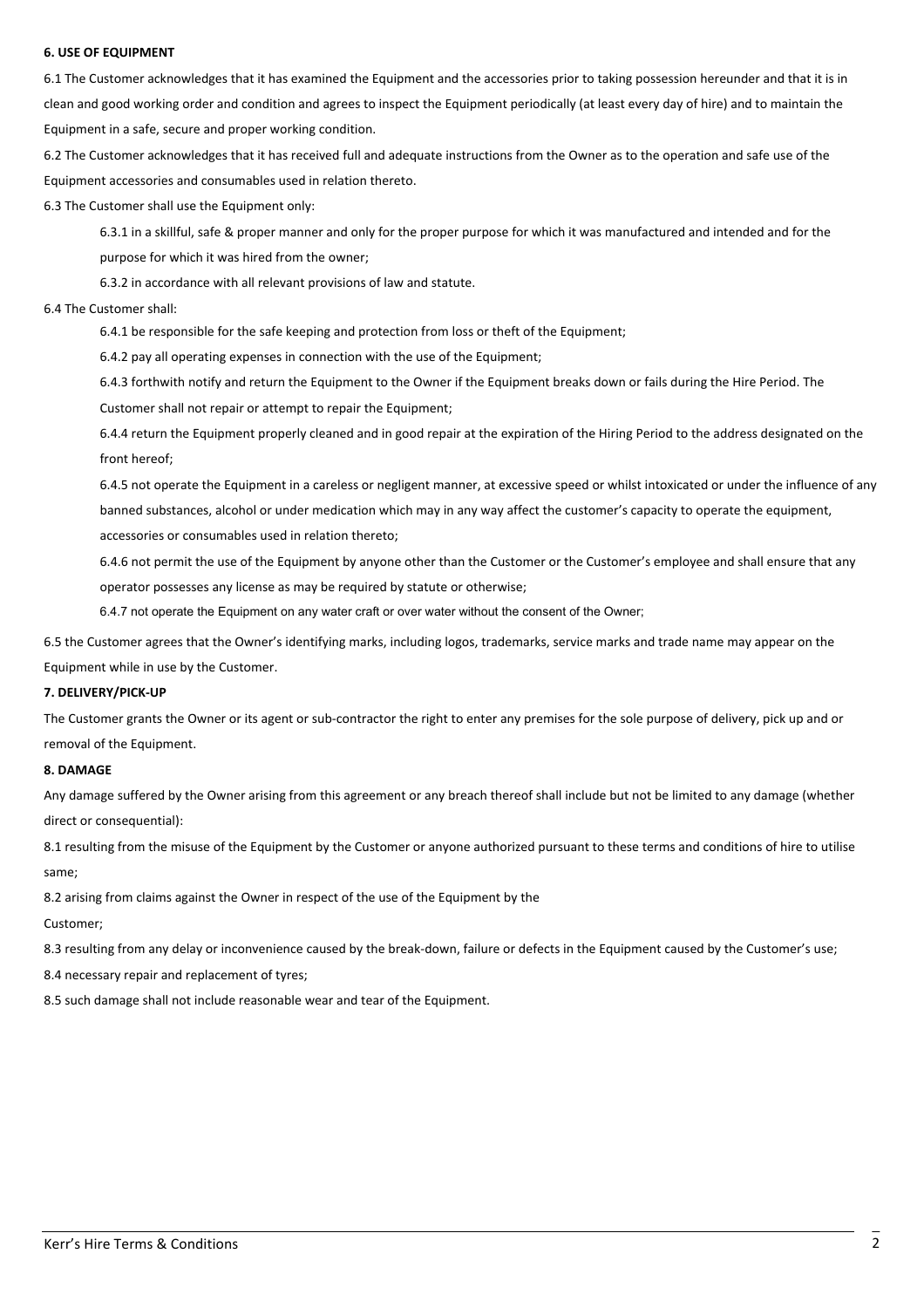## **9. LIABILITY**

9.1 The Owner shall not be liable to the Customer in respect of;

9.1.1 any expenditure, damages and/or loss to the Customer due to break-down or failure of Equipment resulting from fair wear and tear, negligence or default on part of the Owner or any other reason whatsoever;

9.1.2 delay in delivery of the Equipment caused by or in any way incidental to any strike, lock out, trade dispute, fire, tempest, breakdown, riot, theft, crime disturbances, war, force, majeure, legislation, the inability of the Owner to procure necessary parts or labour due to any of the foregoing causes, or any other occurrences preventing or retarding the performance of the hire of the Equipment and no responsibility or liability shall be attached to the Owner for any delay, default, loss or damage due to any of the above causes or any other cause beyond the control of the Owner;

9.1.3 any personal injury or property damage caused by ordinary wear and tear of the Equipment, unavoidable accident or improper or careless use of the Equipment by the Customer;

9.1.4 any damage resulting from the hire and subsequent use of Equipment by the Customer that is not covered by the Owner's insurance policy.

9.2 The Customer shall maintain liability, property and casualty insurance in amounts necessary to fully protect the Owner and its Equipment against claims or damage of whatever nature or type.

9.3 The customer waives any and all claims against the owner for loss or damage to property transported in the equipment or loss or damage to property on which equipment is transported.

9.4 The Customer responsible for loading and unloading any goods, the Customer agree to assume the risk of and indemnify the Owner from any property damage or personal injury, including damage or personal injury, including damage or injuries attributable to the negligence of the Owner, including its employees.

#### **10. INDEMNITY**

The Customer assumes all risk inherent in the operation and use of the Equipment by it or its agent. The Customer agrees to assume the entire responsibility for the defence of, and to pay, indemnify, and indemnify and release the Owner from any and all claims for damage to property or bodily injury (including death) or for loss of time or inconvenience resulting from the use, operation, or possession of the Equipment, whether or not it be claimed or found that such damage or injury resulted in whole or in part from the Owner's negligence, from the defective condition of the Equipment, or from any cause.

#### **11. NEGATION OF WARRANTY**

11.1 The Owner does not warrant that the Equipment hired by the Customer is of merchantable quality or fitness for the purpose required by the Customer, either express or implied, other than as provided by statute.

11.2 The Owner does not warrant that the Equipment is free from defect.

11.3 The Owner does not warrant anything which extends beyond the description on the face hereof.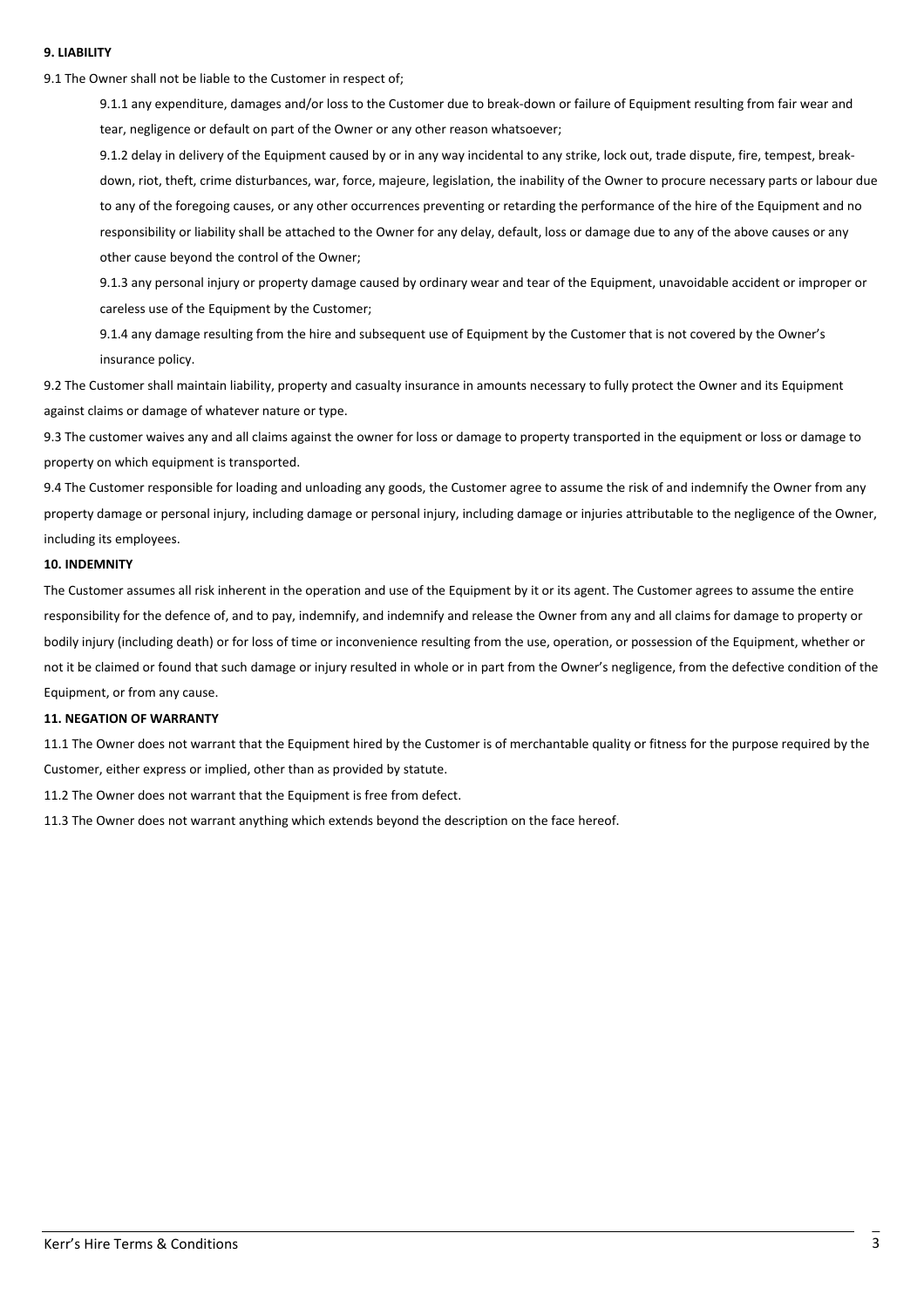## **12. PPSA**

12.1 This Agreement constitutes a Security Agreement and the Customer gives to the Owner a Security Interest in all Equipment, all other equipment previously supplied by the Owner to the Customer and all equipment that will be supplied to the Customer in the future by, or afteracquired by the Customer from, the Owner to secure its obligations under this Agreement to the Owner.

12.2 The Customer agrees to pay all reasonable expenses including any costs, commissions and legal expenses on an indemnity basis whatsoever arising from the collection of overdue monies or registration, maintenance, enforcement or discharge of a Security Interest and such other costs and expenses the Owner may incur. Amounts due under this clause may be collected as a liquidated debt due and owing to the Owner.

12.3 The Customer acknowledges that a PMSI is granted in priority to all other creditors by the Customer in favour of the Owner in respect of the equipment subject of the Security Interest as security for the Customer's obligations to the Owner under this Agreement.

12.4 The Customer agrees that funds received by the Owner in respect to Equipment supplied to the Customer shall be applied first to any unsecured portion of the debt owed by the Customer to the Owner under this Agreement, second to any secured portion of that debt, third to any secured non-PMSI liability and then against any PMSI secured liability.

12.5 The Customer hereby gives such permission as is necessary under the PPSA for the Owner to take a Security Interest over any Equipment supplied by the Owner pursuant to this Agreement or Equipment identified in the Schedule.

12.6 The Customer authorizes the Owner to make any and all checks to satisfy themselves that the information provided by all persons named in the Agreement is accurate. The customer further authorizes the Owner to periodically check the Customer's credit position. The Customer further authorizes the disclosure of information by a secured party to the Owner under section 275(7)(c) of the PPSA in response to any request for information pursuant to section 275(1) of the PPSA.

12.7 The Customer agrees to do all such things as are necessary, including to sign all such documents and or provide any further information that is reasonably necessary to enable the Owner to acquire a perfected security interest and, if applicable, a PMSI, in all Equipment supplied by the Owner to the Customer, including:

12.7.1 register a Financing Statement or Financing Charge Statement in relation to a security interest on the PPSR;

12.7.2 register any other document required to be registered by the PPSA;

12.7.3 correct a defect in a statement registered under the PPSA.

12.8 The Customer agrees to contract out of, waive or exclude such sections of the PPSA as the Owner may require, to the extent and subject to those extensions being capable of exclusion by law. The Customer expressly agrees to:

12.8.1 contract out of the enforcement provisions of the PPSA referred to at s115(1)(a) to (r);

12.8.2 waive its right to receive a copy of any Financing Statement or any Financing Change Statement registered by the Owner and/or any verification statement under s157 and/or notice in relation to a registrationevent under s 175 of the PPSA in respect of the Security Interest created by these terms and conditions;

12.8.3 not, without the prior written consent of the Owner, change its name or initiate any change to any documentation registered under the PPSA under this agreement:

12.8.4 until all monies owing to the Owner are paid in full, not sell or grant any other Security Interest in the Collateral without the prior written consent of the Owner:

12.9 The Owner undertakes to maintain the accuracy of the registered Security Interest and to remove the registration when the account with the Customer closes, provided that all monies owing to the Owner under the Hire Agreement are paid,

12.10 The Owner is irrevocably authorised to enter any premises where the Equipment is kept, and to use the name of the Customer and act on its behalf, if necessary, to recover possession of the Equipment in accordance with the PPSA without liability for trespass or any resulting damage.

12.11 If any of the provisions of these terms and conditions are inconsistent with the PPSA, the PPSA shall prevail to the extent of the inconsistency

## **13. THEFT/CONVERSION**

13.1 The Customer shall be liable for the replacement value of the Equipment if stolen during the Hiring Period.

13.2 The Customer shall not sell or offer for sale, assign mortgage, pledge, underlet, lend or otherwise deal with the Equipment or with any interest therein:

13.3 Failure, refusal or neglect to return the Equipment after the Hiring Period has expired, or the presenting of false, factious or misleading identification to the Owner may be construed as evidence of an intention to fraudulently convert the Equipment.